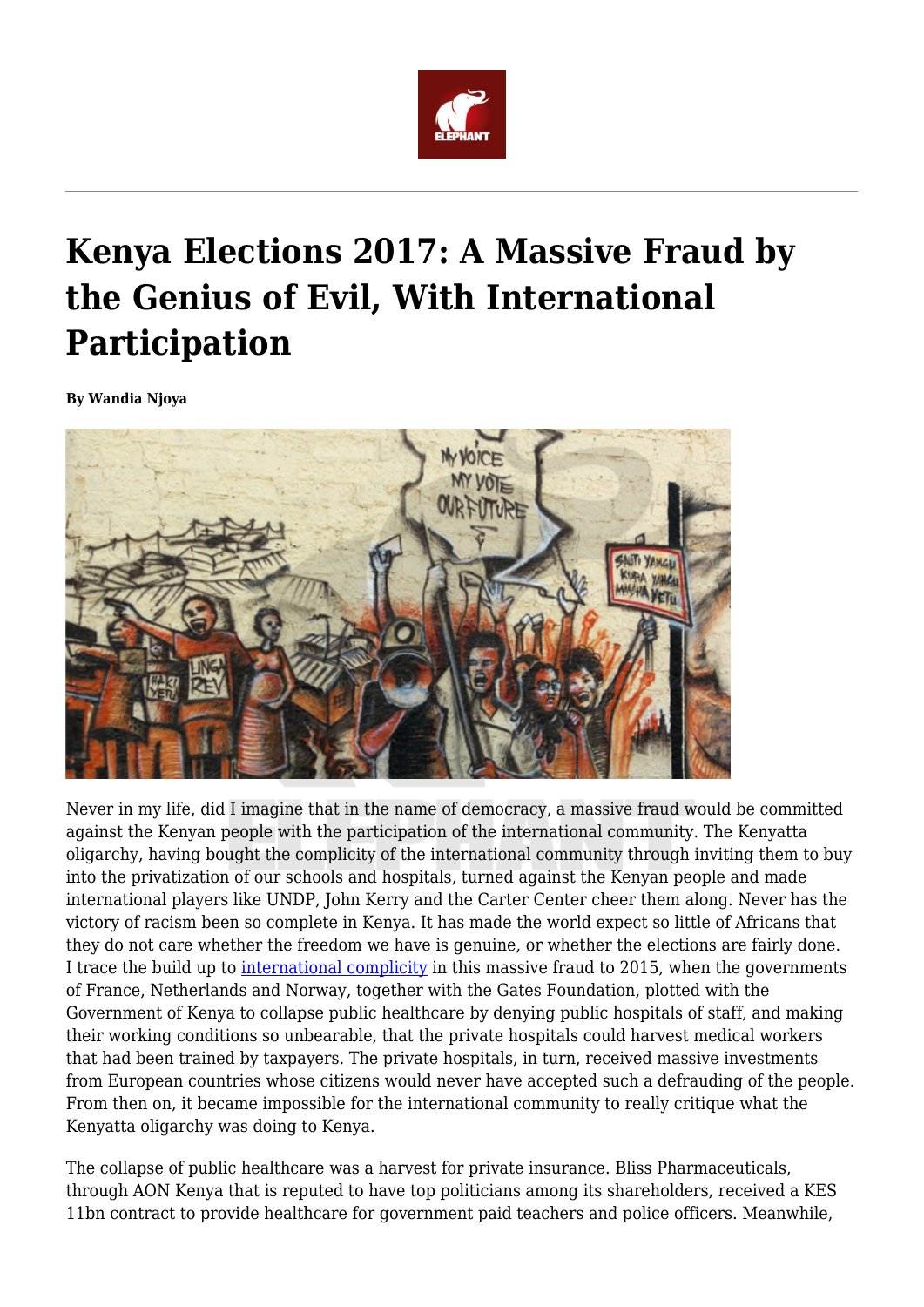NHIF – the health fund that is compulsory for Kenyan employees – was paying record amounts of money to private hospitals. As billboards for political campaigns went up around Nairobi, so did the billboards of insurance companies. To add insult to injury, the fast rising billionaire [Peter](https://twitter.com/PeterNduati/status/895722063637483520) [Nduati](https://twitter.com/PeterNduati/status/895722063637483520) rubbed salt in our wounds by gloating that Raila could not be president because he could not govern a majority Jubilee government. According to him, Kenya needs to get on with business.

The so-called victory of Jubilee is a victory of private business, and in the next few years, Kenyans should expect the collapse of public institutions and an increase in militarization to keep the people of Kenya in perpetual fear.

## **Peacemongering and violence in the national and international media**

The stage was set for the Uhuru usurpation by a blitz of local and [international media](https://www.washingtonpost.com/news/monkey-cage/wp/2017/08/07/heres-how-partisanship-not-the-economy-is-shaping-kenyas-close-election/?utm_term=.031a743405e6) articles that prepared Kenya for an inevitable Uhuru victory based on the tribal numbers. Local and international media published data that said that Kenyans never choose their presidential candidate for a reason other than tribe, essentially saying that all Kikuyus would vote for Uhuru and he would win because they were the largest ethnic group. To make this purported inevitability acceptable, local businesses and the UN, with the voices of prominent media personalities, fueled a parallel message that Kenyans must keep the peace.

But as we all know, numbers do lie. Like Cathy O'Neil reminds us in [Weapons of Math Destruction,](https://www.youtube.com/watch?v=gdCJYsKlX_Y) numbers reflect the social biases of those who generate them. In the Kenyan case, it should be fairly obvious by now that Kenyans who live in metropolitan areas, who are in inter-ethnic families and who have a certain level of education are likely to choose presidential candidates on reasons other than tribe. However, these factors are never accounted for in research. Even locally, the polls would have kept on feeding us with the inevitability of an Uhuru win, until NASA chose to carry out their own poll. It was only then that the local media conceded that polls are not gospel truth.

The other local driver of the inevitable Uhuru win based on numbers has been the ideologies of the tyranny of numbers and of [Uthamakism](https://www.theelephant.info/podcasts/2017/08/07/the-ideology-of-uthamaki/). As Mutemi wa Kiama explains, these ideologies stem from a concerted effort to exploit Kenya without the possibility of an uprising, since Kenyans would feel Uhuru has already won on the strength of ethnic numbers.

One must also add that the Kenyan media did not invest enough in analyzing the issues that Kenyans should have voted. The much hyped presidential debate ended up being a series of sound bytes from the lesser known candidates and an interview of Raila Odinga, because Uhuru Kenyatta refused to attend the debate. Before that, the media barely discussed the party manifestos, and attempts of Anne Kiguta and Yvonne Okwara to interview David Ndii on the NASA manifesto literally collapsed. In the case of Anne Kiguta, she had clearly not read the manifesto, and it didn't help when Ndii asked her if she had read the Constitution as well.

For as long as we do not provide opportunities for Kenyans to discuss politics on any other basis, the tribalism influencing the elections is a self fulfilling prophecy . I did try my best to provide an alternative narrative with doing a review of the manifestos with the hashtag #ManifestosKE on facebook, but they were much too little and very much late. But more than that, an interesting discovery I made was that actually, the manifestos barely delved into the social issues besides employment and health, and health could have been largely a product of the doctors' strike that sparked a serious public awareness on public healthcare. Indeed, I concluded, Kenyans still define politics almost solely from a business perspective.

Essentially, the point here is to say that if ALL Kenyans did vote on tribe alone, which I find difficult to believe is universally applicable, it is because we were set up to vote on nothing else. And that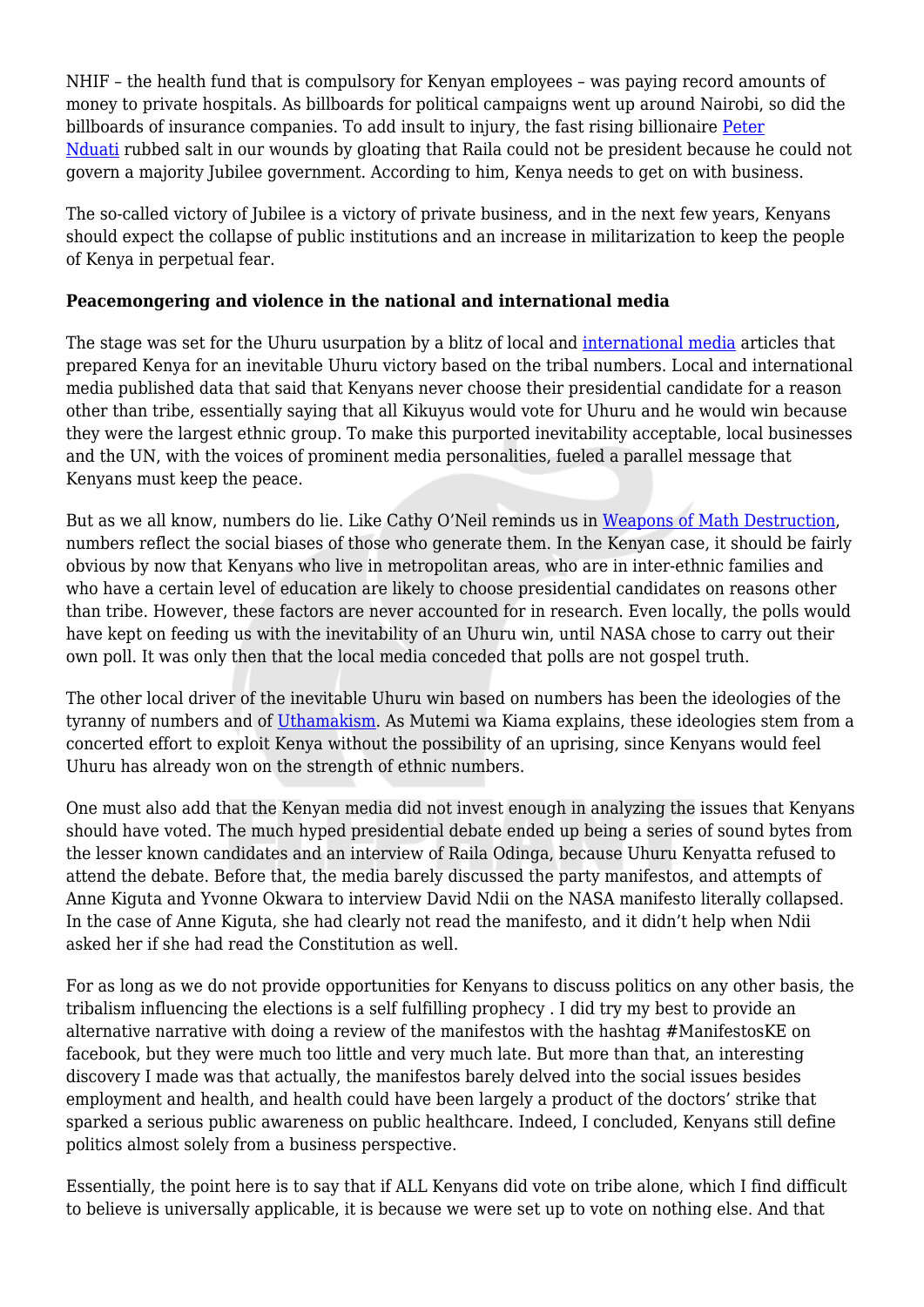paradigm has a distinct political advantage for Jubilee or any other Kikuyu-centric political party: it sets up Kenyans to believe that a Kikuyu presidency is inevitable. And democratic.

It is on this point that the peace message becomes necessary. Where numbers do not work, the Kenyan people are fed with an ideology that equates peace with accepting Uhuru as president, and equates questioning the Uhuru regime with violence. Sparked off by the glamorous Julie Gichuru, a darling with global capital who has done moderation gigs at Davos, the peace narrative shook the Kenyan population and distracted intellectuals into [addressing the problems](https://www.theelephant.info/podcasts/2017/08/03/kenya-on-the-edge/) with the peace narrative. A few days before Julie Gichuru released the [controversial video,](https://twitter.com/JulieGichuru/status/882278855234510849) I was part of a group of bloggers who were called to the US Embassy to find out how we can push the peace narrative, and other forums were organized by foreign embassies and NGOs to lobby for the same as well.

The peace narrative got another spooky boost from the Kenya Private Sector Alliance that [sponsored](https://twitter.com/KEPSA_KENYA/status/894546543650512896) [a video](https://twitter.com/KEPSA_KENYA/status/894546543650512896) advert in which the post-election violence victims arise from coffins as zombies and urge people, ironically, to shun inciters and instead choose peace. Essentially, the ad said, the people to blame for 2007-8 violence were not those who organizing the violence, but ordinary Kenyans who accepted to be organized to commit violence. The twisted logic of the ad has made a number of us call on KEPSA to withdraw the ad because it is a form of psychological violence, but the calls have fallen on deaf ears.

Meanwhile, Safaricom – Kenya's largest firm – kept off the word "peace" but numbed us with videos of a [diversity of Kenyan celebrities](https://www.youtube.com/watch?v=m8WBe_DEV-4) going over the great virtues of Kenya. Another peace message that told us "the law works for us," and that the courts were the only option for addressing electoral disputes, was sponsored by [Uwiano initiative](http://www.ke.undp.org/content/kenya/en/home/ourwork/PBCR/successstories/undp-convenes-discussions-on-peaceful-elections.html), which brought together UNDP and various organs of the government.

Essentially, Kenyans were coerced into accepting the dichotomy of peace and justice, and the branding of anyone who raises questions as advocates of violence. It is simply stupid for the international community to expect that a vote carried out among a people so beaten down with psychological manipulation can be genuinely called credible. The only reason that such a message becomes acceptable is because of a deeply racist belief that Africans cannot think, and only act on instinct.

## **Praise singing by international observers**

Yesterday, it was mind blowing as watching successive groups of international observers praising the election process. Speaking from Radisson Blu, one of the upscale hotels of Nairobi, international observers, which included the [European Union](https://www.youtube.com/watch?v=3pK69-zOA4g) and the Carter Center, all restricted their observations to the long queues and the counting of votes, when the rigging was done before and after the actual casting and counting of ballots. And to supposedly capture the quaint Kenyan flavor of the process, they all joked about election ink being put on babies to prevent different women from using the same baby to jump the queue to vote.

The more explicit positions were inherent in their platitudes about Kenya being more than elections, and about accepting the result. But as former US Secretary of State [John Kerry](https://www.youtube.com/watch?v=XPwsoOIjhPQ) inadvertently revealed, this was a message that they gave to Raila Odinga but not to Uhuru Kenyatta. The stage managed press-conferences conveniently avoided the pertinent questions about the credibility of the tallies and their posting on the IEBC portal. They were very quiet and polite, but when NASA gave its presser later, the press literally shouted at Musalia Mudavadi. The contrast between the press conferences is a lesson in the anti-African bias of the media.

I also found it amusing to hear the EU and Carter Center observers say that the independence of the